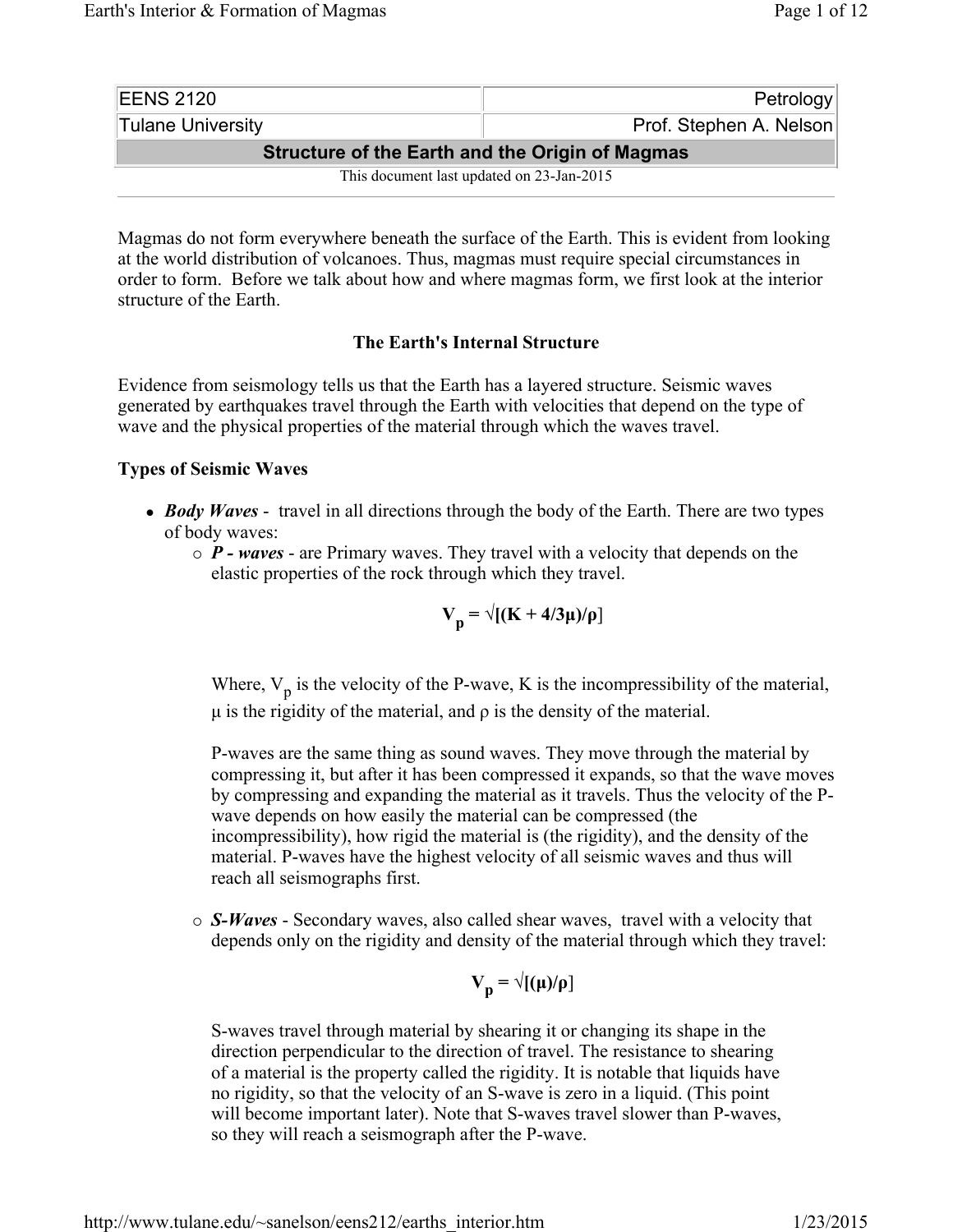• *Surface Waves* - Surface waves differ from body waves in that they do not travel through the Earth, but instead travel along paths nearly parallel to the surface of the Earth. Surface waves behave like S-waves in that they cause up and down and side to side movement as they pass, but they travel slower than S-waves and do not travel through the body of the Earth. Thus they can give us information about the properties of rocks near the surface, but not about the properties of the Earth deep in the interior.

Because seismic waves reflect from and refract through boundaries where there is sudden change in the physical properties of the rock, by tracing the waves we can see different layers in the Earth. This allows us to look at the structure of the Earth based on layers of differing physical properties. Note that we know that density must increase with depth in the Earth because the density of crustal rocks are about 2,700 kg/m<sup>3</sup> and the average density of the Earth is about 5,200 kg/m<sup>3</sup>. Also note from the velocity equations that if density increases, wave velocity decreases. Thus, the other properties, incompressibility and rigidity must increase with depth in the Earth at a greater rate than density increases.



Once we know the seismic wave velocities throughout the Earth, then we can perform experiments on different possible materials and make estimates of what the chemical composition. Thus, we can also divide the Earth into layers of differing chemical composition.

## **Layers of Differing Chemical Composition**

- *Crust* variable thickness and composition
	- $\circ$  Continental 10 70 km thick, underlies all continental areas, has an average composition that is andesitic.
	- { Oceanic 8 10 km thick, underlies all ocean basins, has an average composition that is basaltic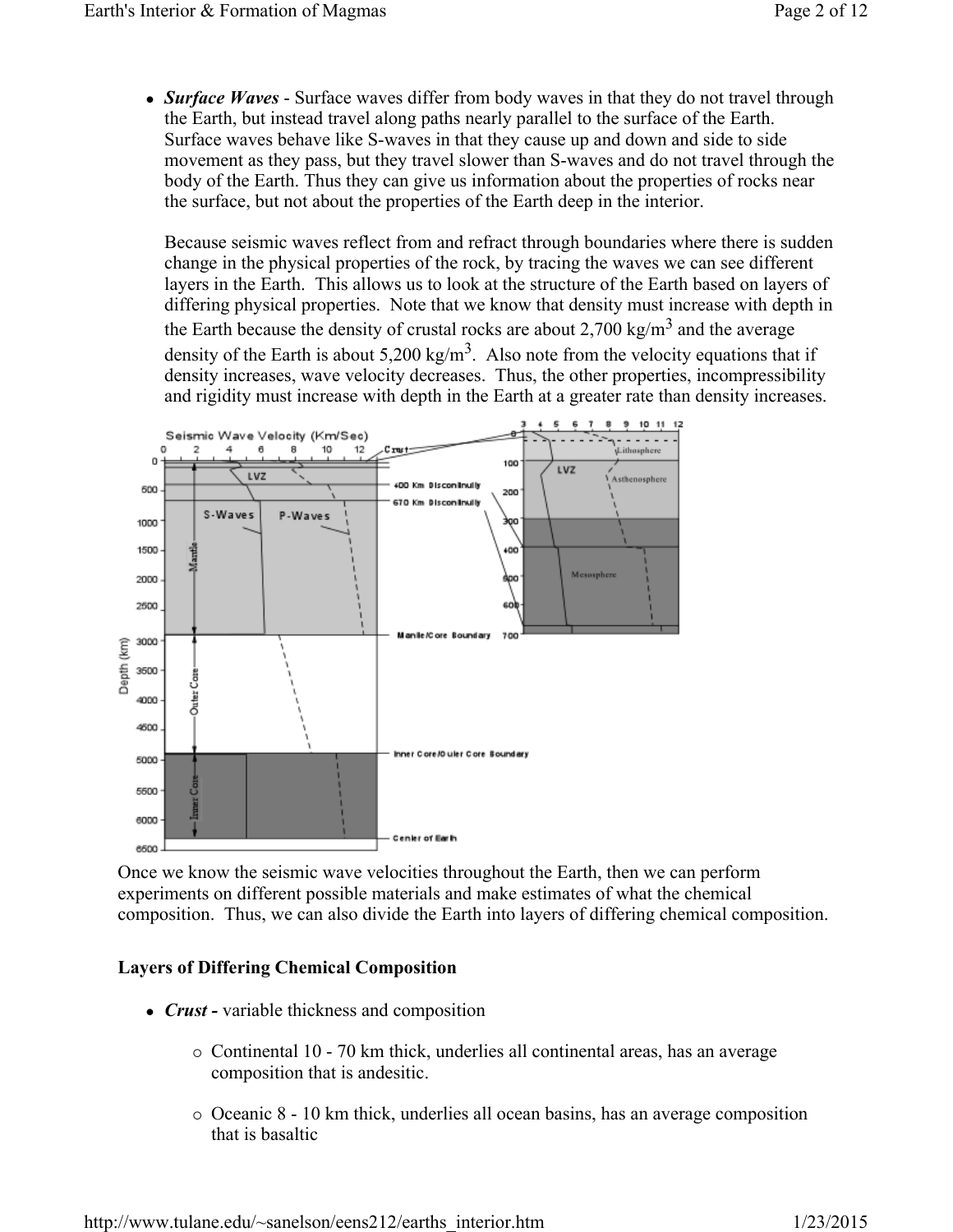• Mantle - 3488 km thick, made up of a rock called peridotite (Olivine + Opx + Cpx). Evidence comes from Seismic wave velocities, experiments, and peridotite *xenoliths* (foreign rocks) brought to the surface by magmas. Experimental evidence suggests that the mineralogy of peridotite changes with depth (ant thus pressure) in the Earth. At low pressure, the mineral assemblage is Olivine  $+$  Cpx  $+$  Opx  $+$  Plagioclase (plagioclase peridotite). At higher pressure the assemblage changes to Olivine +  $Cpx + Opx + Spinel$ [(Mg,Fe<sup>+2</sup>) (Cr, Al, Fe<sup>+3</sup>)<sub>2</sub>O<sub>4</sub>] (spinel peridotite). At pressures above about 30 kilobars, the assemblage changes to Olivine +  $Cpx + Opx +$  garnet (garnet peridotite). This occurs because Al changes its coordination with increasing pressure, and thus new minerals must form to accommodate the Al.

At greater depths, such as the 400 km discontinuity and the 670 km discontinuity, olivine and pyroxene likely change to high pressure polymorphs. Despite these changes in mineral assemblage, the chemical composition of the mantle does not appear to change much in terms of its major element composition.

• *Core* - 2883 km radius, made up of Iron (Fe) and small amount of Nickel (Ni). Evidence comes from seismic wave velocities, experiments, and the composition of iron meteorites, thought to be remnants of other differentiated planets that were broken apart due to collisions.



# **Layers of Differing Physical Properties**

*Lithosphere* - about 100 km thick (up to 200 km thick beneath continents, thinner beneath oceanic ridges and rift valleys), very brittle, easily fractures at low temperature. *Note that the lithosphere is comprised of both crust and part of the upper mantle.* The plates that we talk about in plate tectonics are made up of the lithosphere, and appear to float on the underlying asthenosphere.

*Asthenosphere* - about 250 km thick - solid rock, but soft and flows easily (ductile).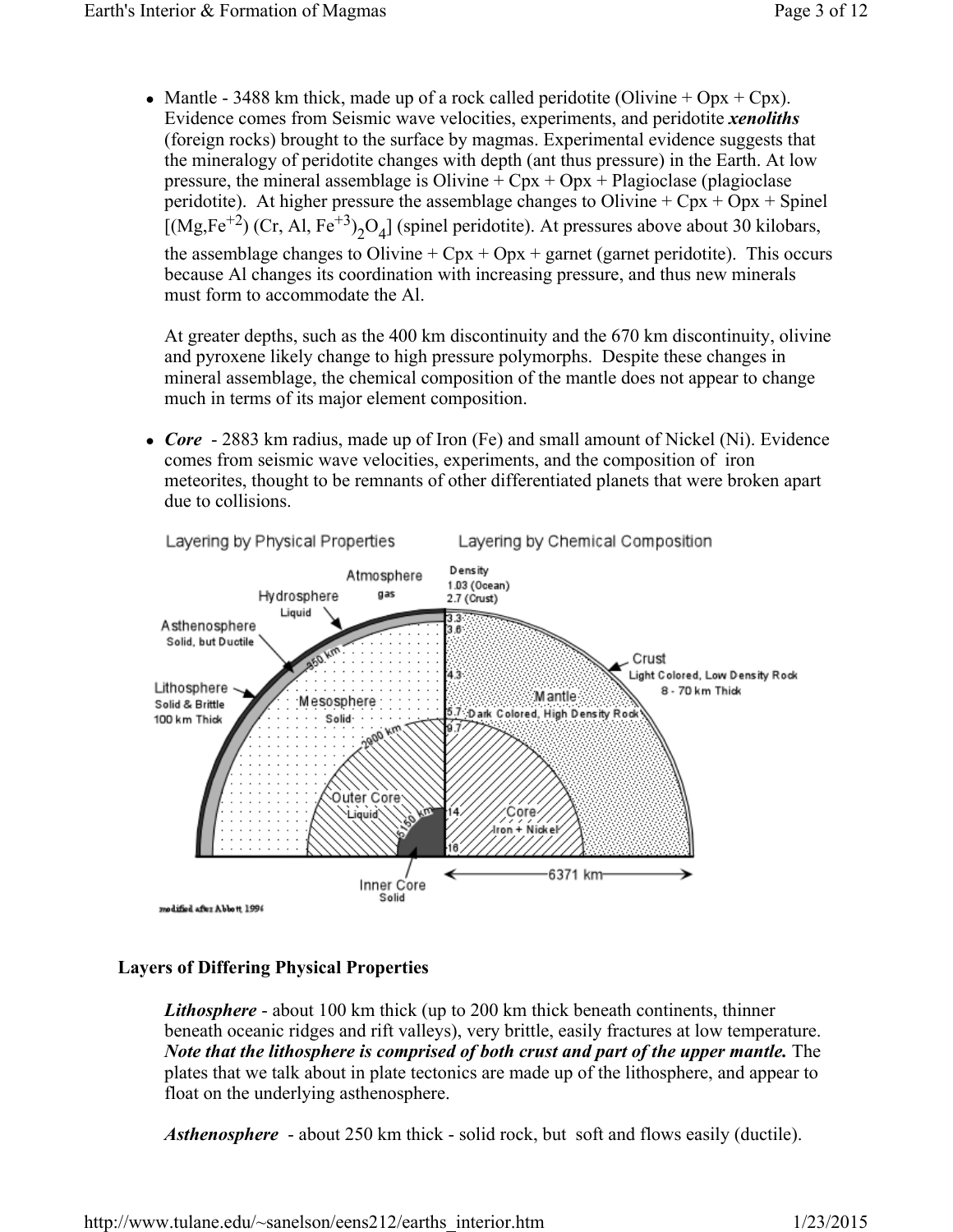The top of the asthenosphere is called the *Low Velocity Zone (LVZ)* because the velocities of both P- and S-waves are lower than the in the lithosphere above. But, not that neither P- nor S-wave velocities go to zero, so the LVZ is not completely liquid. *Mesosphere* - about 2500 km thick, solid rock, but still capable of flowing.

*Outer Core* - 2250 km thick - liquid. We know this because S-wave velocities are zero in the outer core. If  $V_s = 0$ , this implies  $\mu = 0$ , and this implies that the material is in a liquid state.

*Inner core* - 1230 km radius, solid

#### **Where do Magmas Come From?**

Magmas are **not likely** to come from the only part of the Earth that is in a liquid state, the outer core, because it does not have the right chemical composition. The outer core is made mostly of Fe with some Ni, magmas are silicate liquids.

In the ocean basins, magmas are not likely to come from melting of the oceanic crust, since most magmas erupted in the ocean basins are basaltic. To produce basaltic magmas by melting of the basaltic oceanic crust would require nearly 100% melting, which is not likely.

In the continents, both basaltic and rhyolitic magmas are erupted and intruded. Basaltic magmas are not likely to have come from the continental crust, since the average composition is more siliceous, but more siliceous magmas (andesitic - rhyolitic) could come from melting of the continental crust. Basaltic magmas must come from the underlying mantle.

Thus, with the exception of the continents, magmas are most likely to originate in the mantle from melting of mantle peridotite.

#### **Origin of Magmas**

Again, magmas do not form everywhere beneath the surface, so special circumstances are necessary.

Temperature varies with depth or pressure in the Earth along the geothermal gradient. The normal geothermal gradient is somewhat higher beneath the oceans than beneath the continents, at least at shallow levels. If we compare the normal geothermal gradients with the experimentally determined phase diagram for peridotite containing little water or carbon dioxide, we find that the peridotite solidus temperature is everywhere higher than the normal geothermal gradients. Thus, under normal conditions the mantle is solid, as we would suspect from the seismic evidence.



Thus, in order to generate a melt, either we must find a way to increase the geothermal gradient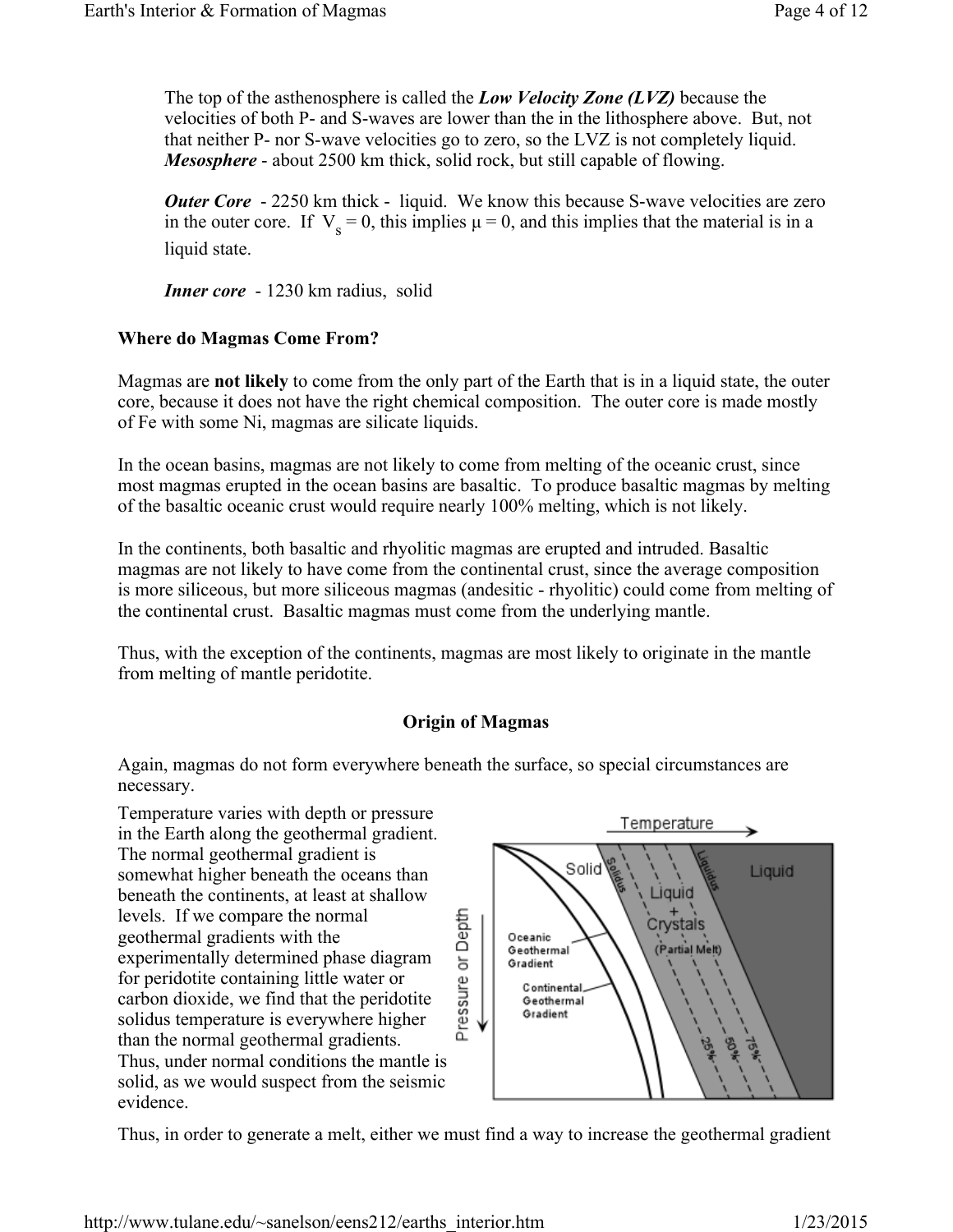so that it is above the peridotite solidus or reduce the temperature of the peridotite solidus. In either case note that all we have to do is get the temperature in some part of the Earth, as expressed by the geothermal gradient, into the field of partial melt. Partial melting is the most likely case because it requires less of an increase in temperature or less of a decrease in the peridotite solidus. Once a partial melt has formed, the liquid portion can be easily separated from the remaining solids since liquids are more mobile and, in general, have a lower density than solids.

## **Raising the Geothermal Gradient**

• **Radioactive Heat -** Elements like U, Th, K, and Rb have radioactive isotopes. During radioactive decay, sub-atomic particles are released by the decaying isotope and move outward until they collide with other atomic particles. Upon collision, the kinetic energy of the moving particles is converted to heat. If this heat cannot be conducted away, then the temperature will rise. Most of the heat within the Earth is generated by radioactive decay, and this is the general reason why temperature increases with depth in the Earth. But most the radioactive isotopes are concentrated in the crust. Although there are areas in the continental crust where high concentrations of radioactive elements have locally raised the temperature, at least high enough to cause metamorphism, this is a rare occurrence. It is even more unlikely that areas of high concentration develop within the mantle. Thus, concentrations of radioactive elements is not likely to cause melting.



• Decompression due to Convection - Convection is a form of heat transfer wherein the heat moves with the material. Convection can be induced if the temperature gradient is high enough that material at depth expands so that its density is lower than the material above it. This is an unstable situation and the hotter, lower density material will rise to be replaced by descending cooler material in a convection cell.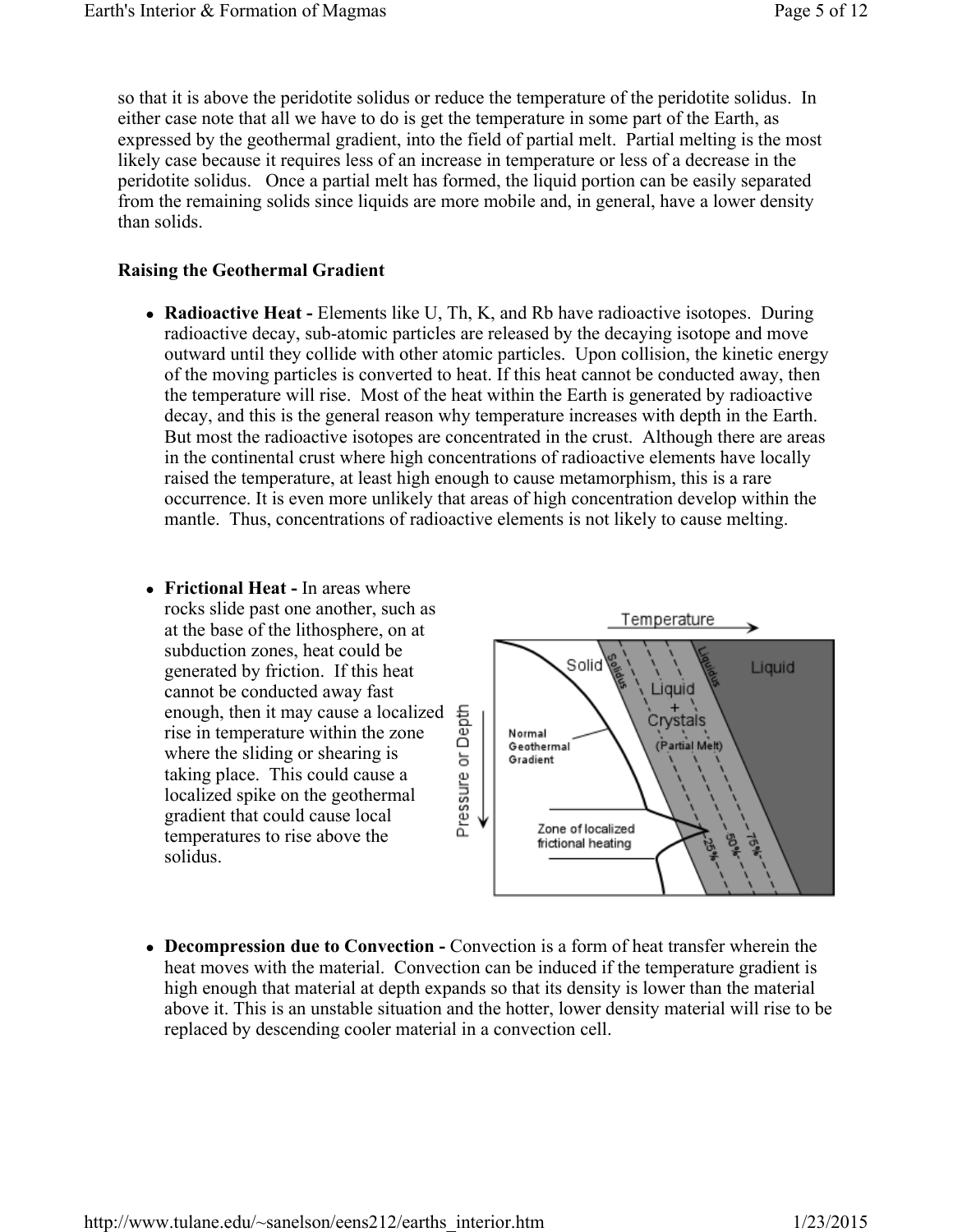

# **Lowering the Solidus Temperature**

As we saw in our discussion of phase diagrams, mixtures of components begin melting at a lower temperature than the pure components. In a two component system addition of a third component reduces both the solidus and liquidus temperatures. This suggests that if something can be added to the mantle, it could cause the solidus and liquidus temperatures to be lowered to the extent that the solidus could become lower than the geothermal gradient and result in partial melting, without having to raise the geothermal gradient. Such a melting mechanism is referred to as *flux melting*.

 It's difficult to imagine how solid components could be added to the mantle. But volatile components, for example  $H_2O$  and  $CO_2$ , because of their high mobility, could be added to the mantle, particularly at subduction zones.

- Oceanic crust is in contact with sea water, thus water could be in oceanic crust both due to weathering, which produces hydrous minerals like clay minerals, and could be in the pore spaces in the rock.
- Oceanic sediments eventually cover the basaltic oceanic crust produced at oceanic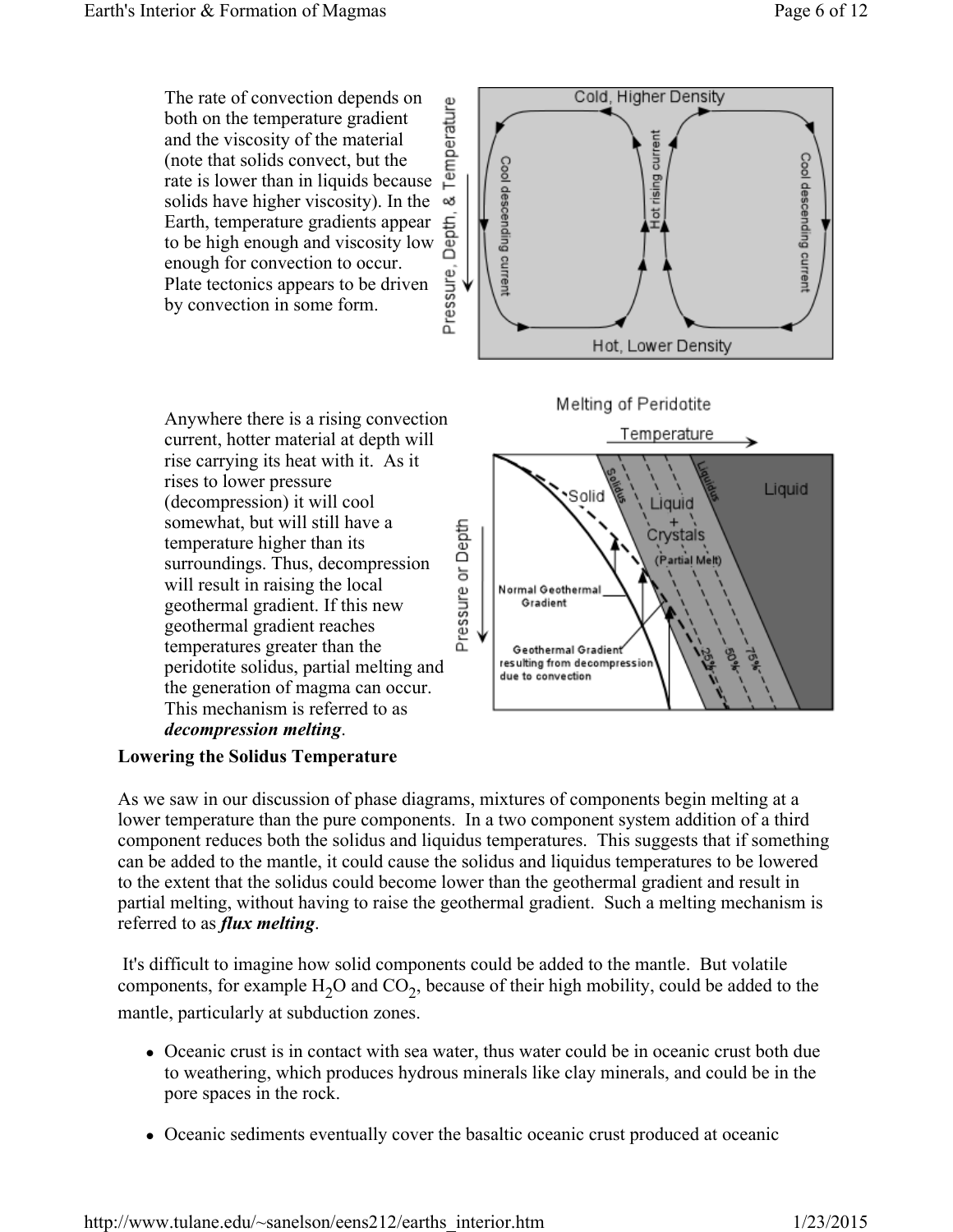ridges. Much of this sediment consists of clay minerals (which contain water) and carbonate minerals (which contain carbon dioxide).

- As the oceanic lithosphere descends into the mantle at a subduction zone, it will be taken to increasingly higher temperatures as it gets deeper. This will result in metamorphism of both the basalt and the sediment. As we will see later in our discussion of metamorphism, metamorphism is essentially a series of dehydration and decarbonation reactions, i.e. chemical reactions that transform hydrous and carbonate minerals into nonhydrous minerals and give up  $H_2O$  and  $CO_2$  as a fluid phase.
- Addition of this fluid phase, either to the subducted lithosphere or the mantle overlying the subducted lithosphere could lower the solidus and liquidus temperatures enough to cause partial melting.



#### Liquid + Vapor

## **Crustal Anatexis**

In the continental crust, it is not expected that the normal geothermal gradient will be high enough to cause melting despite the fact that hydrous and carbonate minerals occur in many continental rocks. Furthermore, because continental rocks are at low temperature and have a very high viscosity, convective decompression is not likely to occur. Yet, as we will see, there is evidence that continental crustal rocks sometimes melt. This is called crustal anatexis. The following scenario is one mechanism by which crustal anatexis could occur.

- Basaltic magmas, generated in the mantle, by flux melting, decompression melting or frictional heat, rise into the crust, carrying heat with them.
- Because basaltic liquids have a higher density than crust, they may not make it all the way to the surface, but instead intrude and cool slowly at depth.
- Upon cooling the basaltic magmas release heat into the crust, raising the geothermal gradient (increasing the local temperature).
- Successive intrusions of mantle-derived mantle into the same area of the crust may cause further increases in temperature, and eventually cause the geothermal gradient to become higher than the wet solidus of the crustal material, resulting in a partial melt of the crust.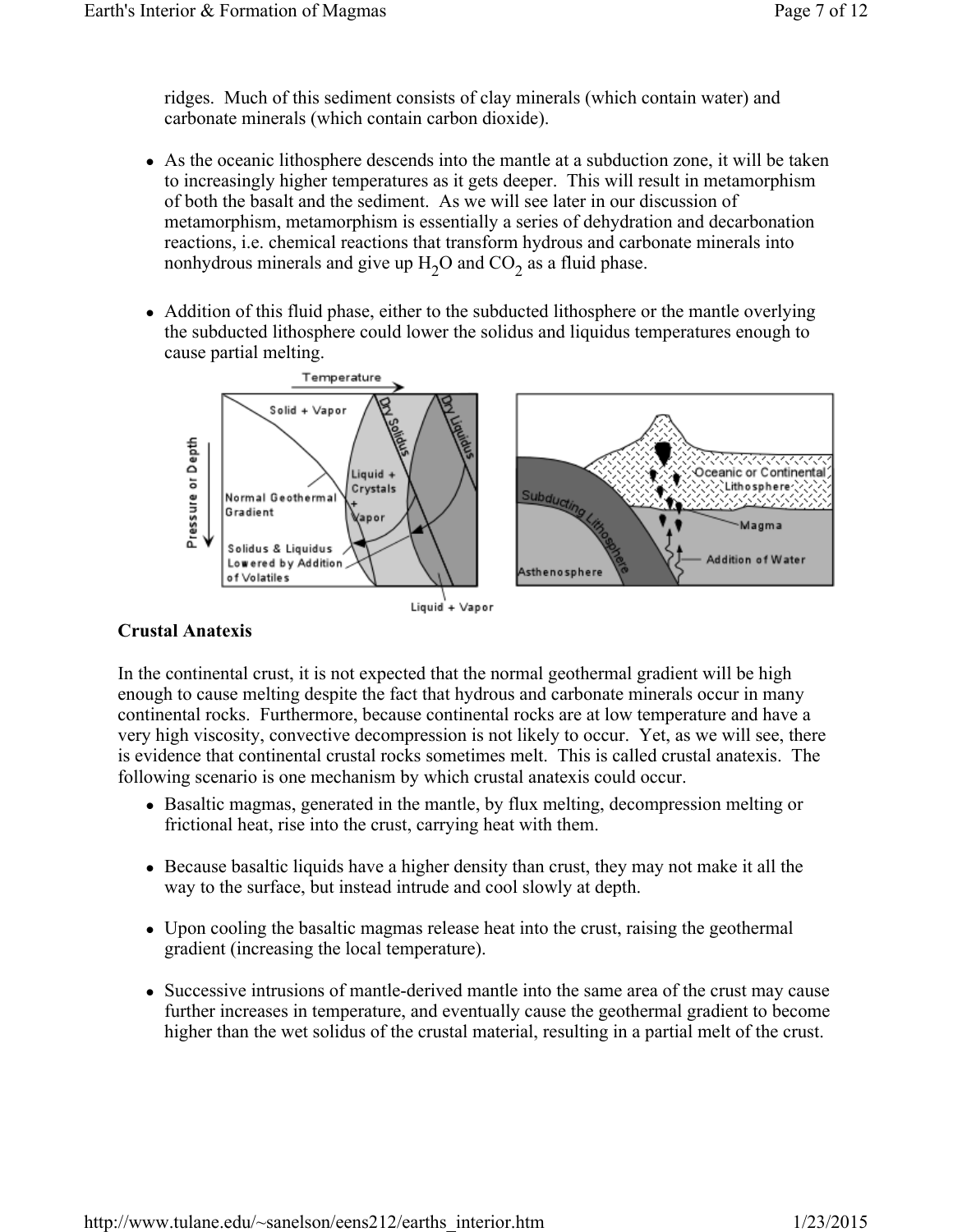

**Magmatism and Plate Tectonics**

From the discussion above it should be obvious that magmatism is closely related to plate tectonics. The diagram below summarizes melting mechanisms that occur as a result of plate tectonics and may be responsible for the generation of magmas in a variety of plate tectonic settings, such as oceanic ridges, near subduction zones, and at rift valleys.



# **Diverging Plate Boundaries**

Diverging plate boundaries are where plates move away from each other. These include oceanic ridges or spreading centers, and rift valleys.

• Oceanic Ridges are areas where mantle appears to ascend due to rising convection currents. Decompression melting could result, generating magmas that intrude and erupt at the oceanic ridges to create new oceanic crust.

Iceland is one of the few areas where the resulting magmatism has been voluminous enough to built the oceanic ridge above sea level.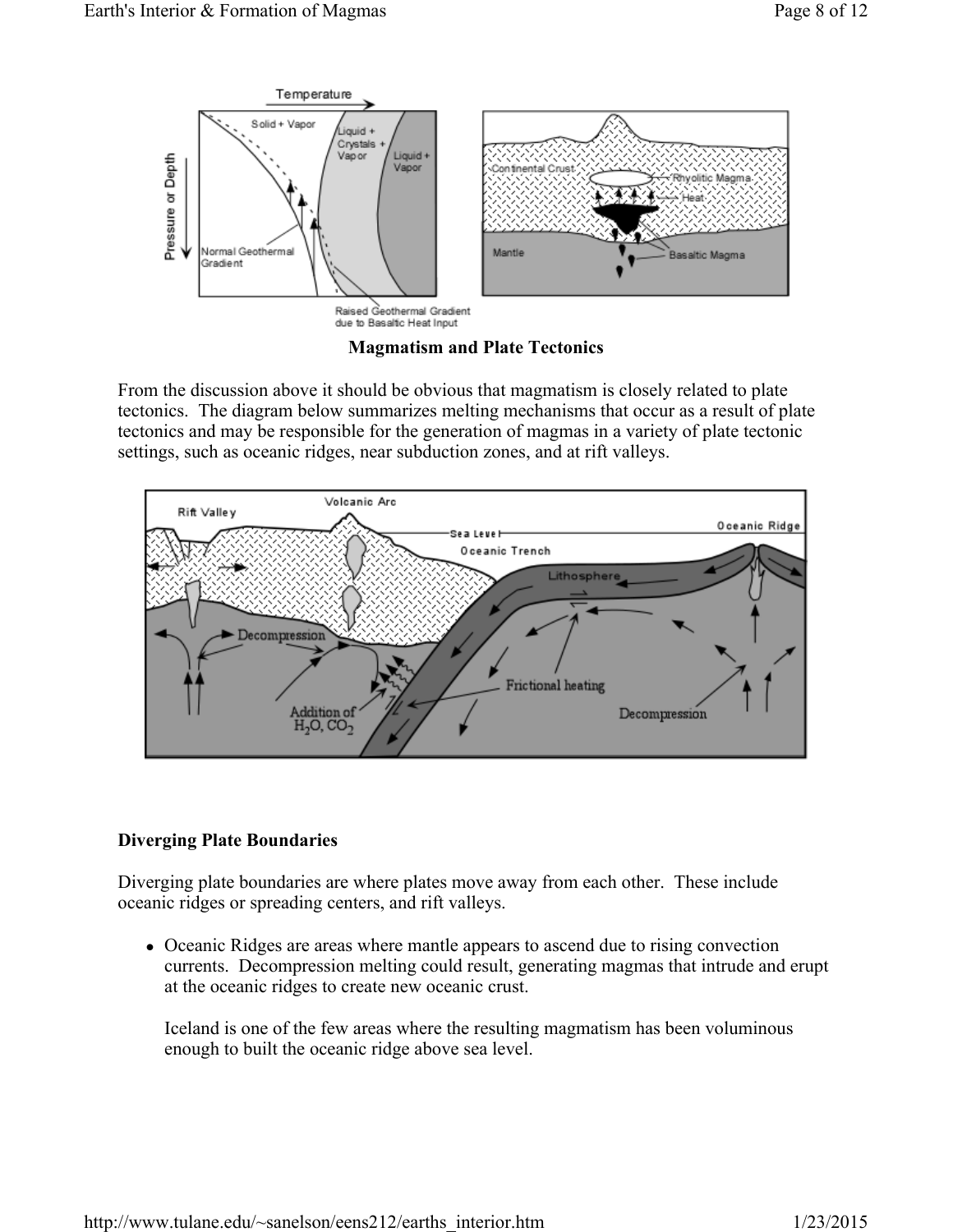

Diverging Plate Boundary Oceanic Ridge - Spreading Center



• Continental Rift Valleys or Extensional Zones are areas, usually located in continental crust where extensional deformation is occurring. These areas may be incipient spreading centers and may eventually evolve into oceanic ridges, such as has occurred in the Red Sea region. Whether or not they develop into spreading centers, they are likely caused by mantle upwelling below the zone of extension. Mantle upwelling may result in decompression melting of the mantle, and could induce crustal anatexis. A good example of a continental rift valley is the East African Rift Valley. Another example is the Rio Grande Rift in Colorado and New Mexico, which is part of a larger region of extension that includes much of the western U.S. and is called the Basin and Range Province (Eastern California & Oregon, Nevada, Utah, Arizona, & New Mexico).



# **Converging Plate Boundaries**

Converging plate boundaries are where plates run into each other. The most common type are where oceanic lithosphere subducts. Several mechanisms could contribute to the generation of magmas in this environment (see diagram at top of this section).

1. Frictional heating is likely to occur along the boundary between the subducted plate and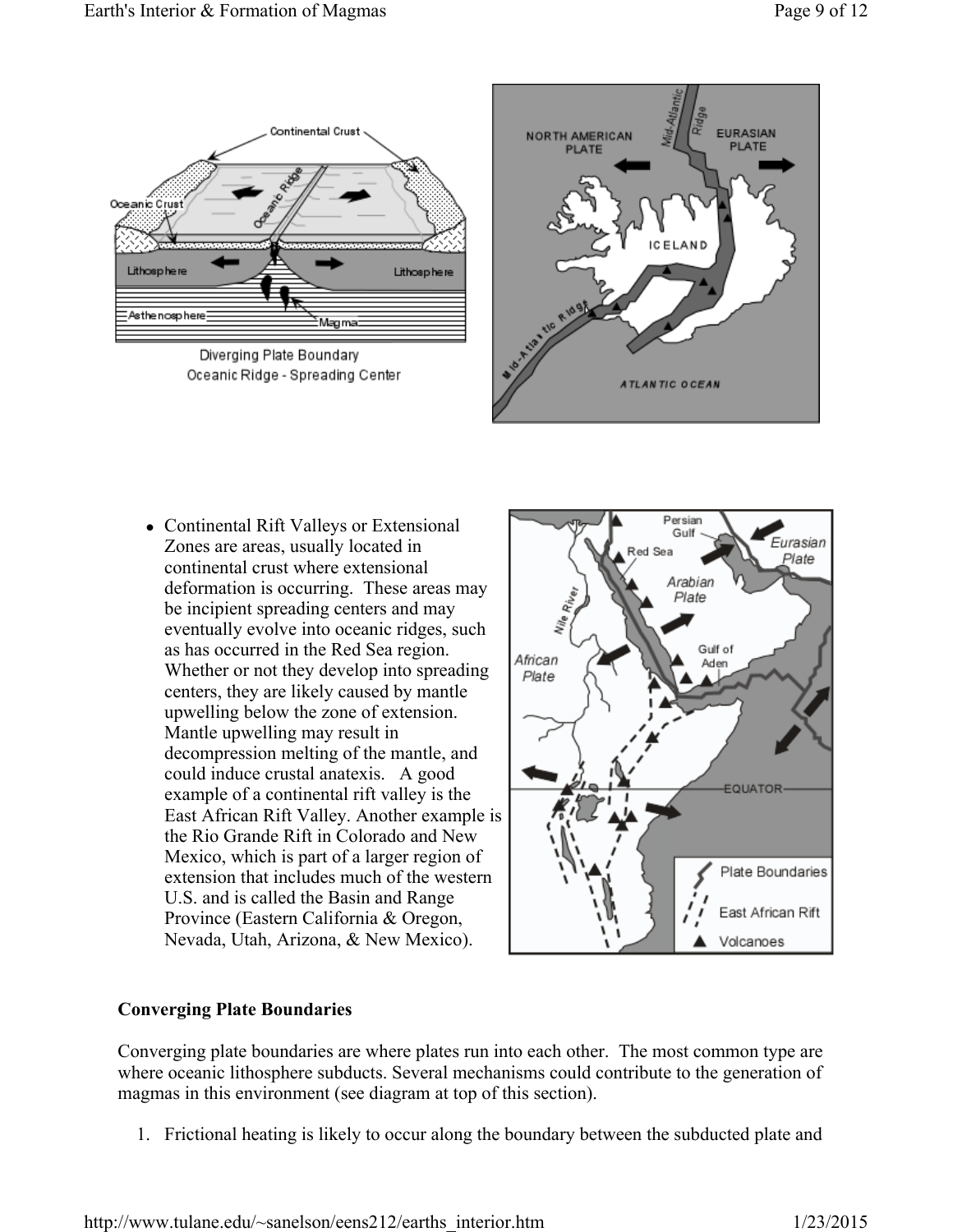the overlying mantle wedge.

- 2. Flux melting of either the subducted lithosphere or the overlying mantle wedge could occur as a result of the release of volatiles as the subducted plate heats and metamorphoses producing water and/or carbon dioxide fluids.
- 3. The process of subduction may drag the overlying mantle wedge down with it. In order to replace the mantle dragged down in this process, part of the mantle wedge will have to rise. This upwelling of the mantle could result in decompression melting.
- If an oceanic lithospheric plate subducts beneath another oceanic lithospheric plate, we find *island arcs* on the surface above the subduction zone.



• If an oceanic plate subducts beneath a plate composed of continental lithosphere, we find *continental margin arcs*. If magma generated near the subduction zone intrudes and cools in the crust, it could induce crustal anatexis.





• In areas where two continental lithospheric plates converge fold-thrust mountain ranges develop as the result of compression. If water-bearing crustal rocks are pushed to deeper levels where temperatures are higher, crustal anatexis may result.



Continent- Continent Convergence

## I**ntraplate Magmatism & Hot Spots**

There are a few areas where magmatism does not appear to be related to converging or diverging plate boundaries. These areas occur in the middle of plates, usually far from the plate boundaries. This phenomenon is referred to as *intraplate magmatism*. Intraplate magmatism is thought to be caused by *hot spots* formed when thin plumes of mantle material rise along narrow zones from deep within the mantle. The hot spot remains stationary in the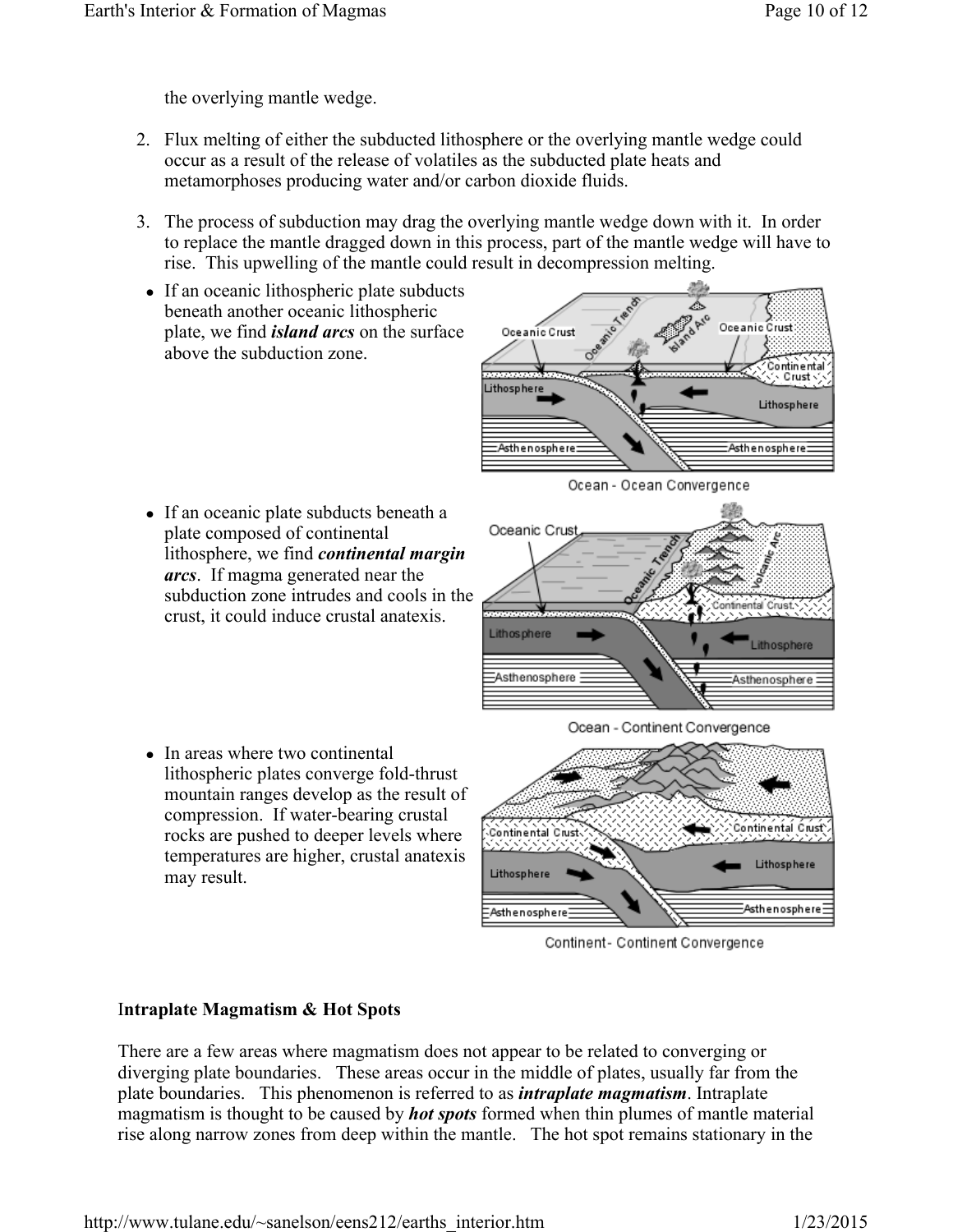mantle while the plate moves over the hot spot.

Decompression melting caused by the upwelling plume produces magmas that form a volcano on the sea floor above the hot spot. The volcano remains active while it is over the vicinity of the hot spot, but eventually plate motion results in the volcano moving away from the plume and the volcano becomes extinct and begins to erode.



Because the Pacific Plate is one of the faster moving plates, this type of volcanism produces linear chains of islands and seamounts, such as the Hawaiian - Emperor chain, the Line Islands, the Marshall-Ellice Islands, and the Austral seamount chain.



# **Examples of questions on this material that could be asked on an exam**

- 1. What are the main layers in the earth in terms of (a) chemical composition and (b) physical properties?
- 2. Define the following; (a) Low Velocity Zone. (b) geothermal gradient (c) decompression melting, (d) flux melting, (e) crustal anatexis